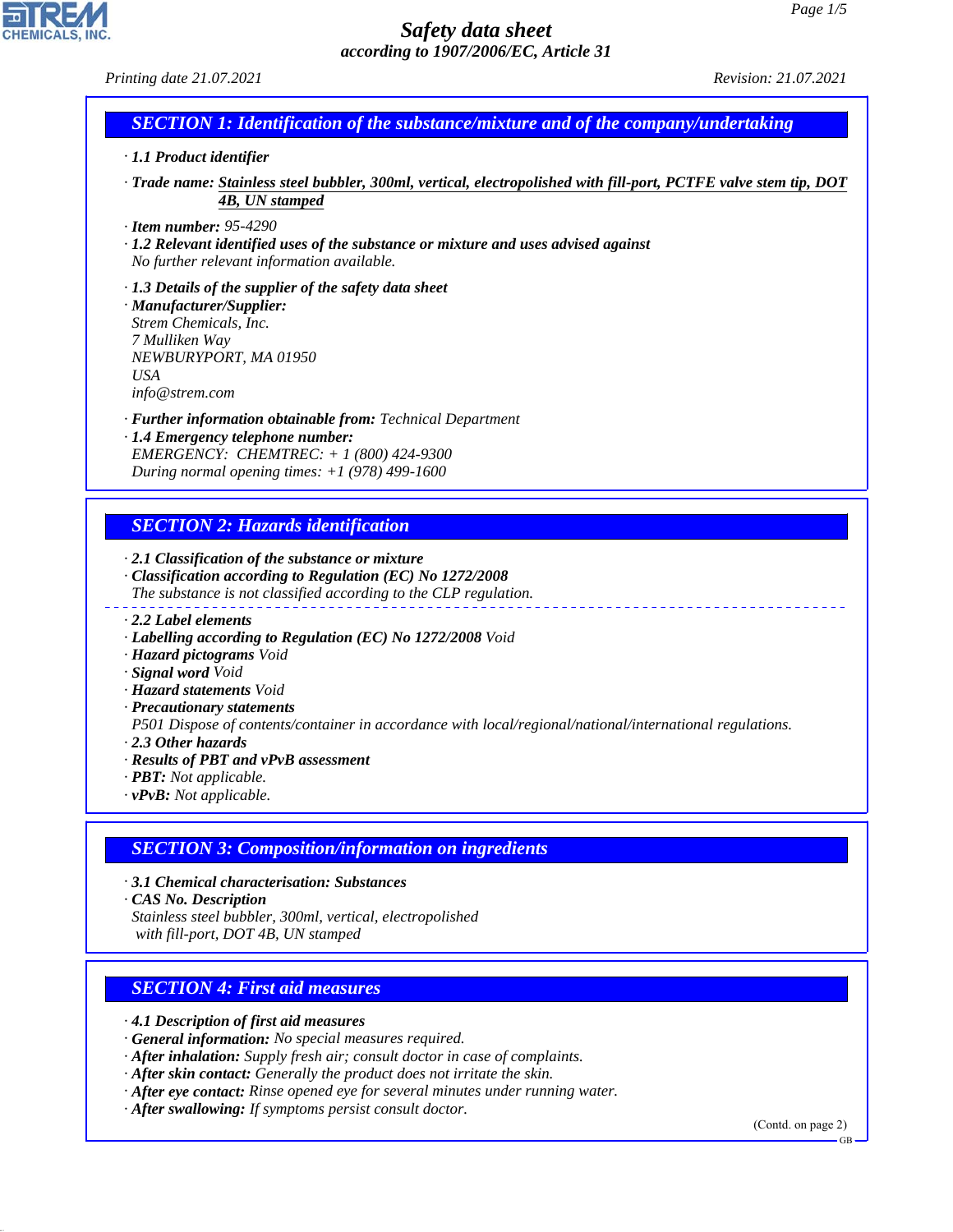*Printing date 21.07.2021 Revision: 21.07.2021*

*Trade name: Stainless steel bubbler, 300ml, vertical, electropolished with fill-port, PCTFE valve stem tip, DOT 4B, UN stamped*

(Contd. of page 1)

*· 4.2 Most important symptoms and effects, both acute and delayed No further relevant information available. · 4.3 Indication of any immediate medical attention and special treatment needed*

*No further relevant information available.*

# *SECTION 5: Firefighting measures*

- *· 5.1 Extinguishing media*
- *· Suitable extinguishing agents: Use fire extinguishing methods suitable to surrounding conditions.*
- *· 5.2 Special hazards arising from the substance or mixture No further relevant information available.*
- *· 5.3 Advice for firefighters*
- *· Protective equipment: No special measures required.*

# *SECTION 6: Accidental release measures*

*· 6.1 Personal precautions, protective equipment and emergency procedures Not required.*

- *· 6.2 Environmental precautions: Do not allow to enter sewers/ surface or ground water.*
- *· 6.3 Methods and material for containment and cleaning up:*

*Dispose contaminated material as waste according to item 13.*

- *· 6.4 Reference to other sections*
- *See Section 7 for information on safe handling.*
- *See Section 8 for information on personal protection equipment.*

*See Section 13 for disposal information.*

# *SECTION 7: Handling and storage*

*· 7.1 Precautions for safe handling No special measures required.*

- *· Information about fire and explosion protection: No special measures required.*
- *· 7.2 Conditions for safe storage, including any incompatibilities*
- *· Storage:*
- *· Requirements to be met by storerooms and receptacles: No special requirements.*
- *· Information about storage in one common storage facility: Not required.*
- *· Further information about storage conditions: None.*
- *· 7.3 Specific end use(s) No further relevant information available.*

# *SECTION 8: Exposure controls/personal protection*

- *· Additional information about design of technical facilities: No further data; see item 7.*
- *· 8.1 Control parameters*
- *· Ingredients with limit values that require monitoring at the workplace: Not required.*
- *· Additional information: The lists valid during the making were used as basis.*
- *· 8.2 Exposure controls*
- *· Personal protective equipment:*
- *· General protective and hygienic measures:*
- *The usual precautionary measures are to be adhered to when handling chemicals.*
- *· Respiratory protection: Not required.*
- *· Protection of hands:*

44.1.1

*The glove material has to be impermeable and resistant to the product/ the substance/ the preparation.*

(Contd. on page 3)

GB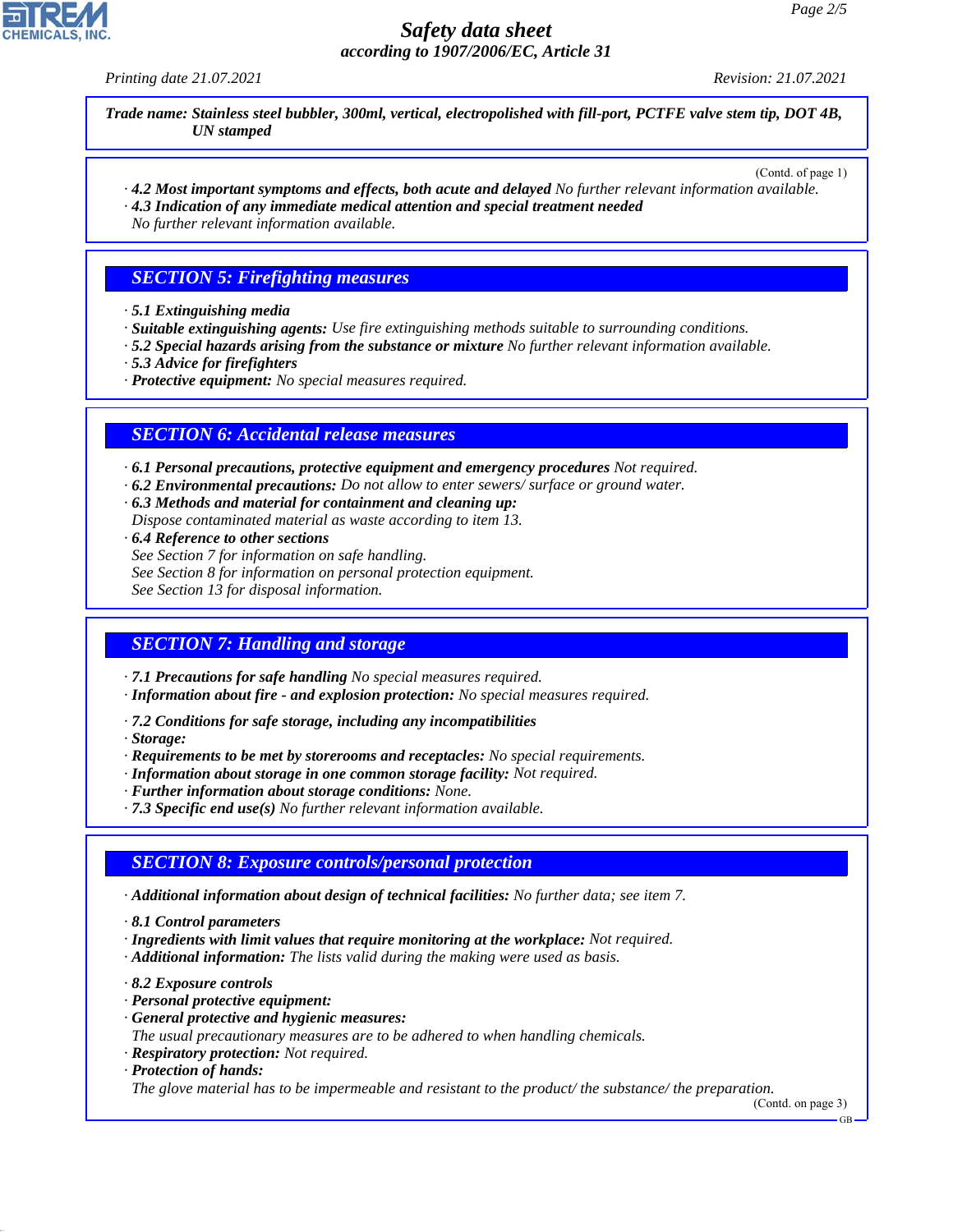GB

# *Safety data sheet according to 1907/2006/EC, Article 31*

*Printing date 21.07.2021 Revision: 21.07.2021*

CHEMICALS, INC.

44.1.1

| <b>UN</b> stamped                                                                                         |                                                                                                                                                                                                                                                            |
|-----------------------------------------------------------------------------------------------------------|------------------------------------------------------------------------------------------------------------------------------------------------------------------------------------------------------------------------------------------------------------|
| chemical mixture.                                                                                         | (Contd. of page 2)<br>Due to missing tests no recommendation to the glove material can be given for the product/ the preparation/ the<br>Selection of the glove material on consideration of the penetration times, rates of diffusion and the degradation |
| · Material of gloves<br>varies from manufacturer to manufacturer.<br>· Penetration time of glove material | The selection of the suitable gloves does not only depend on the material, but also on further marks of quality and                                                                                                                                        |
| observed.<br>· Eye protection: Safety glasses                                                             | The exact break through time has to be found out by the manufacturer of the protective gloves and has to be                                                                                                                                                |
| .9.1 Information on basic physical and chemical properties                                                |                                                                                                                                                                                                                                                            |
| <b>General Information</b>                                                                                |                                                                                                                                                                                                                                                            |
| $\cdot$ Appearance:                                                                                       |                                                                                                                                                                                                                                                            |
| Form:                                                                                                     | Solid                                                                                                                                                                                                                                                      |
| Colour:                                                                                                   | Not determined.                                                                                                                                                                                                                                            |
| $\cdot$ Odour:                                                                                            | Characteristic                                                                                                                                                                                                                                             |
| · Odour threshold:                                                                                        | Not determined.                                                                                                                                                                                                                                            |
| $\cdot$ pH-value:                                                                                         | Not applicable.                                                                                                                                                                                                                                            |
| Change in condition                                                                                       |                                                                                                                                                                                                                                                            |
| <b>Melting point/freezing point:</b>                                                                      | Undetermined.                                                                                                                                                                                                                                              |
| Initial boiling point and boiling range: Undetermined.                                                    |                                                                                                                                                                                                                                                            |
| · Flash point:                                                                                            | Not applicable.                                                                                                                                                                                                                                            |
| · Flammability (solid, gas):                                                                              | Product is not flammable.                                                                                                                                                                                                                                  |
| · Ignition temperature:                                                                                   |                                                                                                                                                                                                                                                            |
| <b>Decomposition temperature:</b>                                                                         | Not determined.                                                                                                                                                                                                                                            |
| · Auto-ignition temperature:                                                                              | Not determined.                                                                                                                                                                                                                                            |
| · Explosive properties:                                                                                   | Product does not present an explosion hazard.                                                                                                                                                                                                              |
| · Explosion limits:                                                                                       |                                                                                                                                                                                                                                                            |
| Lower:                                                                                                    | Not determined.                                                                                                                                                                                                                                            |
| <b>Upper:</b>                                                                                             | Not determined.                                                                                                                                                                                                                                            |
| · Vapour pressure:                                                                                        | Not applicable.                                                                                                                                                                                                                                            |
| $\cdot$ Density:                                                                                          | Not determined.                                                                                                                                                                                                                                            |
| · Relative density                                                                                        | Not determined.                                                                                                                                                                                                                                            |
| · Vapour density                                                                                          | Not applicable.                                                                                                                                                                                                                                            |
| · Evaporation rate                                                                                        | Not applicable.                                                                                                                                                                                                                                            |
| · Solubility in / Miscibility with                                                                        |                                                                                                                                                                                                                                                            |
| water:                                                                                                    | Insoluble.                                                                                                                                                                                                                                                 |
| · Partition coefficient: n-octanol/water:                                                                 | Not determined.                                                                                                                                                                                                                                            |
| · Viscosity:                                                                                              |                                                                                                                                                                                                                                                            |
| Dynamic:                                                                                                  | Not applicable.                                                                                                                                                                                                                                            |
| Kinematic:                                                                                                | Not applicable.                                                                                                                                                                                                                                            |
| · Solvent content:                                                                                        |                                                                                                                                                                                                                                                            |
| Organic solvents:                                                                                         | $0.0\%$                                                                                                                                                                                                                                                    |
| $VOC$ (EC)                                                                                                | $0.00\%$                                                                                                                                                                                                                                                   |
|                                                                                                           |                                                                                                                                                                                                                                                            |
| Solids content:                                                                                           | 100.0%                                                                                                                                                                                                                                                     |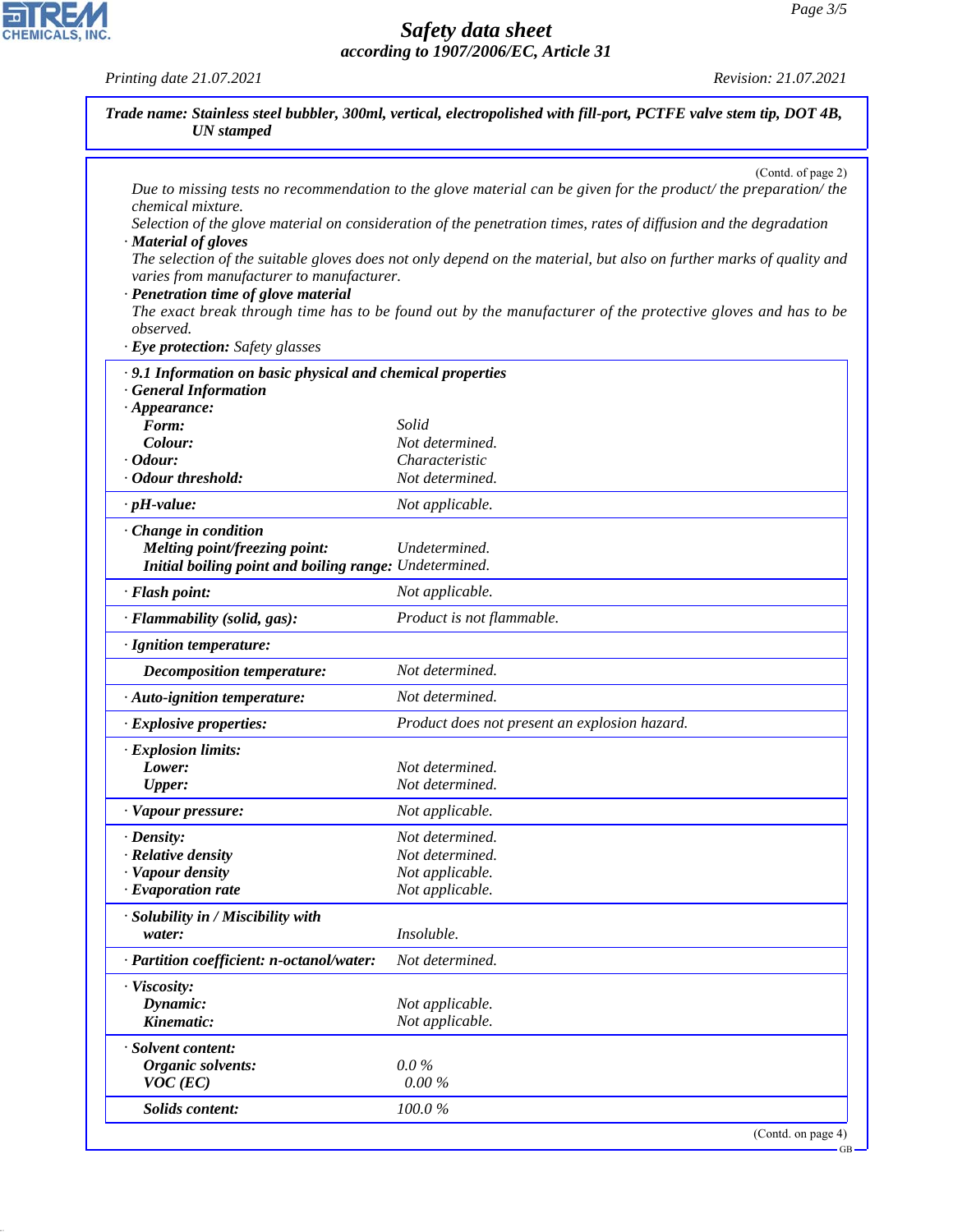*Printing date 21.07.2021 Revision: 21.07.2021*

(Contd. of page 3)

*Trade name: Stainless steel bubbler, 300ml, vertical, electropolished with fill-port, PCTFE valve stem tip, DOT 4B, UN stamped*

*· 9.2 Other information No further relevant information available.*

## *SECTION 10: Stability and reactivity*

*· 10.1 Reactivity No further relevant information available.*

- *· 10.2 Chemical stability*
- *· Thermal decomposition / conditions to be avoided: No decomposition if used according to specifications.*
- *· 10.3 Possibility of hazardous reactions No dangerous reactions known.*

*· 10.4 Conditions to avoid No further relevant information available.*

*· 10.5 Incompatible materials: No further relevant information available.*

*· 10.6 Hazardous decomposition products: No dangerous decomposition products known.*

## *SECTION 11: Toxicological information*

*· 11.1 Information on toxicological effects*

- *· Acute toxicity Based on available data, the classification criteria are not met.*
- *· Primary irritant effect:*
- *· Skin corrosion/irritation Based on available data, the classification criteria are not met.*
- *· Serious eye damage/irritation Based on available data, the classification criteria are not met.*
- *· Respiratory or skin sensitisation Based on available data, the classification criteria are not met.*
- *· CMR effects (carcinogenity, mutagenicity and toxicity for reproduction)*
- *· Germ cell mutagenicity Based on available data, the classification criteria are not met.*
- *· Carcinogenicity Based on available data, the classification criteria are not met.*
- *· Reproductive toxicity Based on available data, the classification criteria are not met.*
- *· STOT-single exposure Based on available data, the classification criteria are not met.*
- *· STOT-repeated exposure Based on available data, the classification criteria are not met.*
- *· Aspiration hazard Based on available data, the classification criteria are not met.*

### *SECTION 12: Ecological information*

*· 12.1 Toxicity*

- *· Aquatic toxicity: No further relevant information available.*
- *· 12.2 Persistence and degradability No further relevant information available.*
- *· 12.3 Bioaccumulative potential No further relevant information available.*
- *· 12.4 Mobility in soil No further relevant information available.*
- *· Additional ecological information:*

*· General notes:*

44.1.1

*Water hazard class 1 (German Regulation) (Self-assessment): slightly hazardous for water*

*Do not allow undiluted product or large quantities of it to reach ground water, water course or sewage system.*

- *· 12.5 Results of PBT and vPvB assessment*
- *· PBT: Not applicable.*
- *· vPvB: Not applicable.*

*· 12.6 Other adverse effects No further relevant information available.*

#### *SECTION 13: Disposal considerations*

*· 13.1 Waste treatment methods*

*· Recommendation Disposal must be made according to official regulations.*

(Contd. on page 5)